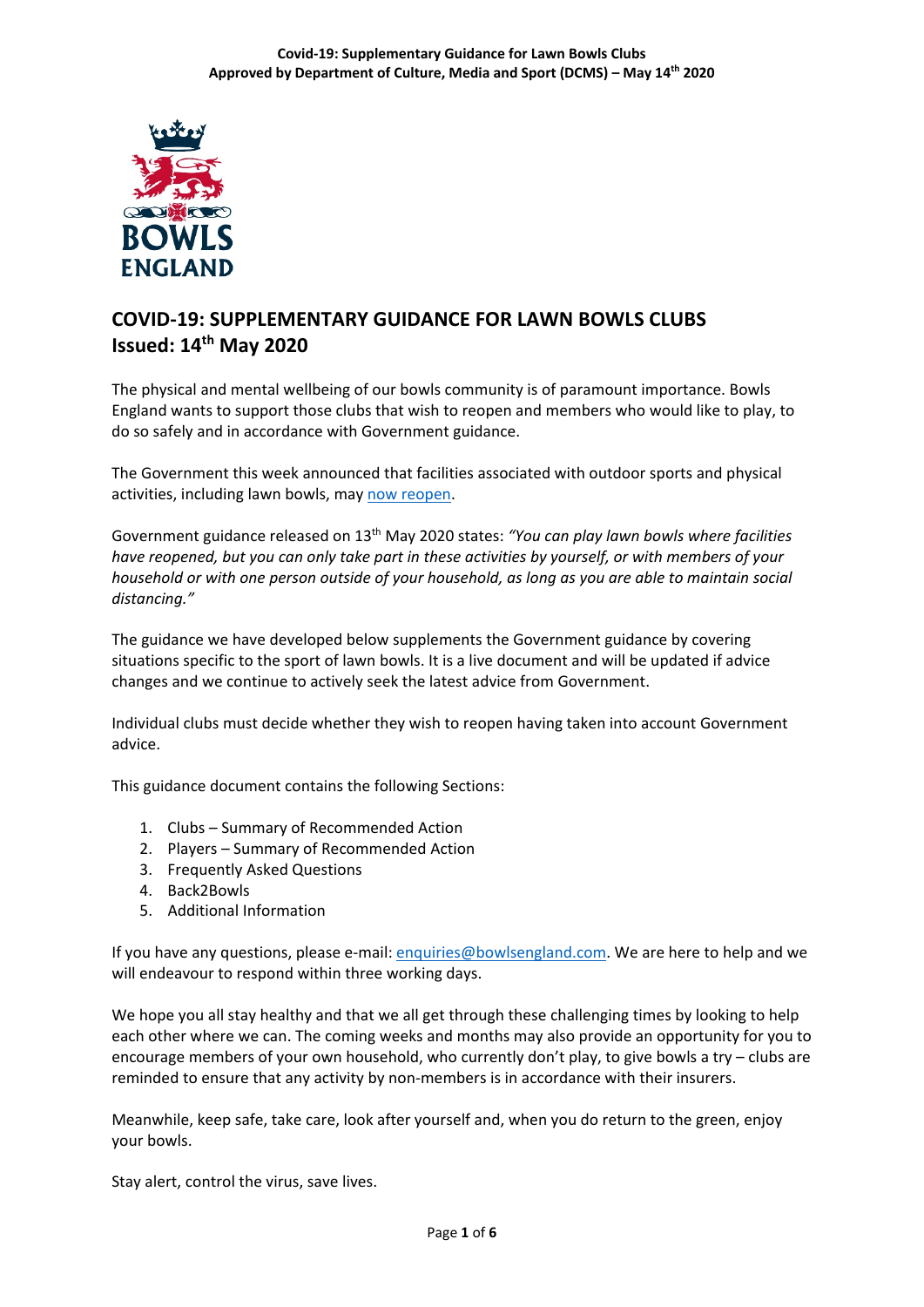# **1. Clubs – Summary of Recommended Action**

Bowls England recommends that all clubs follow the guidance below (the guidance may be adapted if necessary for your club, so long as it remains consistent with Government advice and social distancing requirements):

#### **Play arrangements**

- Off-site booking system for rink allocation (i.e. Google Calendar)
- Minimum of 20 minutes between allocated time slots to enable players to arrive/depart safely
- Clubs to communicate in advance with players to advise on social distancing requirements that are being applied on arrival at the club – for example not leaving cars until a certain time before their allocated time slot
- Only play on alternate rinks e.g. 1, 3, 5 OR 2, 4, 6 (keep an empty rink between rinks that are being played on)
- Maximum of six players on club premises at any one time (assuming average of two people per rink who are not from the same household). Clubs may wish to increase this number if more than two people from the same household are to participate on the same rink.
- No visitors/spectators to be admitted to the club
- Capping the number of occasions a player can book a rink each week to ensure that the available capacity is distributed fairly

### **Playing Formats**

The following playing formats are in accordance with Government guidelines:

- Individuals playing bowls on their own on a single rink
- Two individuals from two different households playing on a single rink (no marker)
- Members of the same household on a single rink (no marker unless from same household)

Social distancing rules must be strictly adhered to; you must remain at least two metres apart from other bowlers (who are not part of your household) at all times.

#### **Clubhouse and Facilities**

- Until further notice, all clubhouses must be closed
- Limited essential access (for example to use the toilets and hand washing facilities) may be allowed by the club
- Sanitiser must be available for cleaning hands and equipment before and after playing
- No rubbish bins players must take any rubbish away with them

Social distancing rules must be strictly adhered to; you must remain at least two metres apart from other bowlers (who are not part of your household) at all times.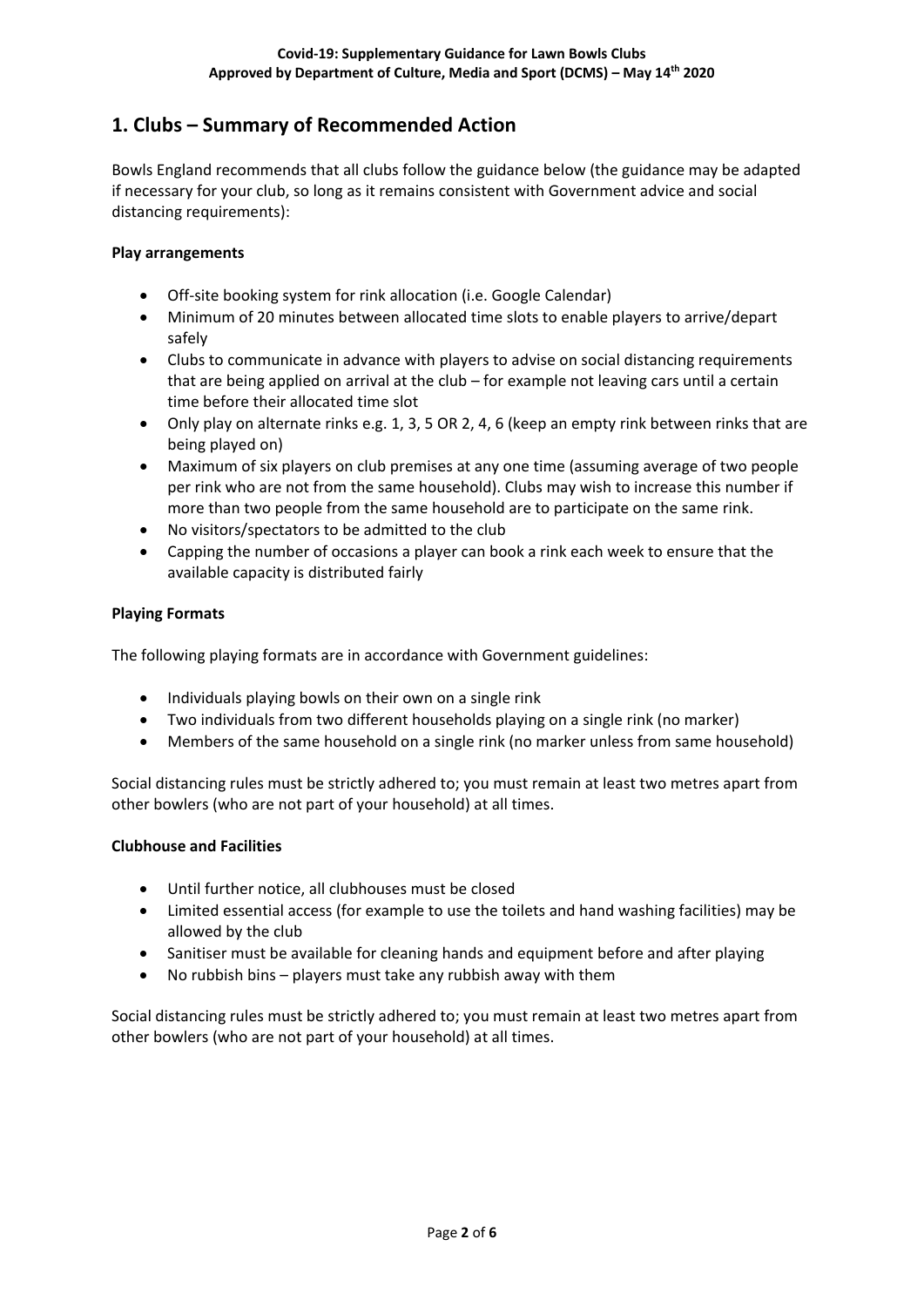## **Equipment**

To minimise the risk of infection, only essential items (as below) should be utilised during any session:

- Mat
- Bowls
- Jack
- Rink markers
- Gloves
- Scorecards (these should be retained by one person only if required)
- Bowling arm/lifter (for use by one person only if required)

To minimise the risk of infection, any other equipment is not deemed essential equipment at this time and should not be utilised. This includes:

- Scoreboards
- Bowls pushers
- Ditch markers
- 2m distance sticks
- Chalk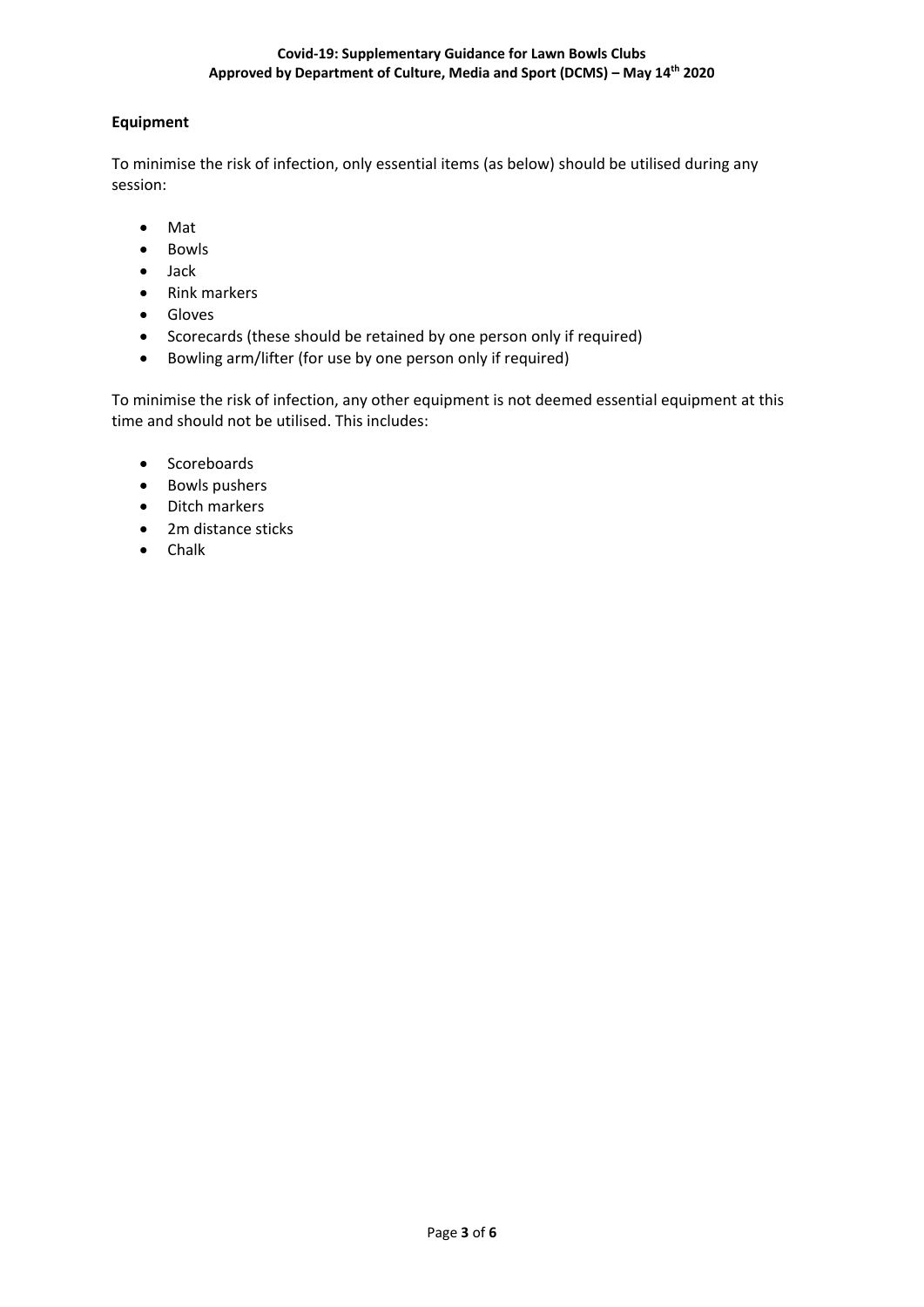# **2. Players – Summary of Recommended Actions**

Bowls England recommends that all players follow the guidance below (the guidance may be adapted if necessary to meet individual needs, so long as they remain consistent with Government advice and social distancing requirements):

#### **In advance**

- Do not go to the club if you are experiencing any coronavirus (COVID-19) symptoms or any cold or flu-like symptoms, in particular a cough or a high temperature. Use the NHS 111 website or helpline and seek advice. For your own protection, follow the advice about selfisolation if you are, or are living with, someone in one of the vulnerable groups
- Dress appropriately before you get to the club to avoid the need to change clothes change shoes immediately before and after your game
- Travel to the green on your own or with members of your own household only do not offer a lift to, or accept a lift from, anyone outside your household. Do not arrive more than 10 minutes before your allocated booking time.

#### **Personal care**

- Avoid using toilets at the club wherever possible and clean anything you have touched after use
- Take any food or drink you might need with you
- Wash or sanitise your hands and sanitise any equipment (including bowls, jacks and mats) you use before and after you play – do not assume that the person before you has sanitised the equipment thoroughly
- Sanitise padlocks, keys and door handles before and after use

#### **Playing the game**

- You should only play with people from your own household or by yourself or, as long as you stay two metres apart, with one other person from outside your household. Groups of more than two people must all be from the same household. This means you cannot have two or three people from one household plus one person from outside the household playing together.
- Do not shake hands before, during or after a game
- Do not 'high-five' OR 'hug' other players to celebrate shots or a win
- Only one player should handle the mat during the session
- Two jacks (one at each end) should be used and this should be set by one player only throughout the session
- If scoring:
	- o Social distancing rules must be strictly adhered to at all times
	- o Do not touch your opponents' bowls with your hands
	- o Avoid measuring for shot/s

#### **When you leave**

• When you finish playing, change your shoes and leave the club immediately – ensuring that you have sanitised all equipment used and that the club is secure (as applicable)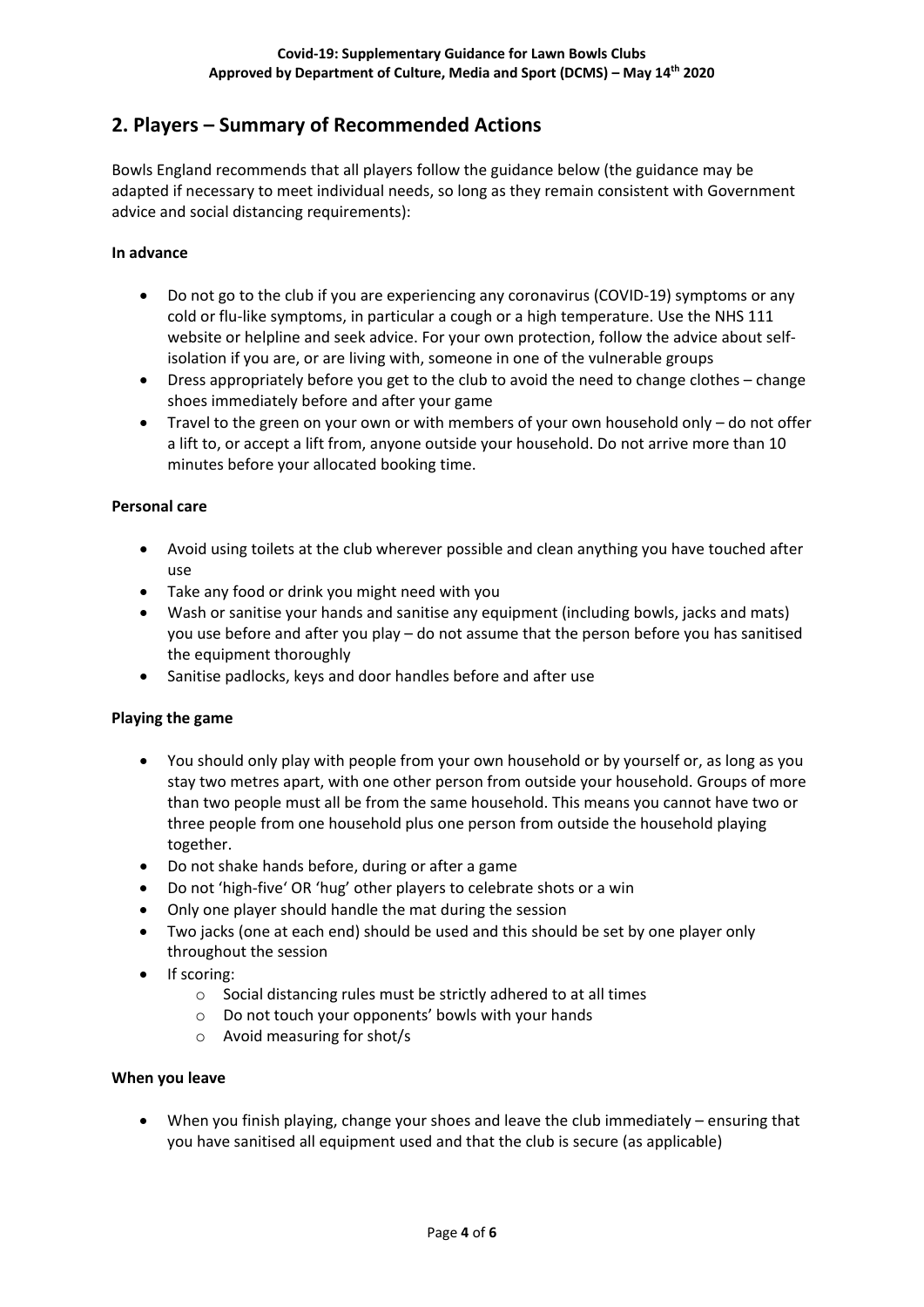# **3. Frequently Asked Questions**

#### **When can we reopen?**

Outdoor bowls clubs are now allowed to open. Each club, including council-owned sports facilities, will make their own decision about when their facilities are ready to open and can be operated safely. You should only reopen or restart activities as soon as you feel able to do so safely. Until you feel it is safe and responsible to reopen you should remain closed.

#### **What games can we play?**

All activity should be consistent with the government guidance regarding health, social distancing and hygiene. That means that participants and others can maintain a safe two metre distance, that good hygiene practices are in place, that equipment is disinfected regularly, and that it is clear that anyone who is symptomatic or suspects they have been exposed to the virus does not take part and remains at home.

#### **What about competitions within our club?**

Any measures clubs can put in place to enable an activity to return needs to be capable of being adapted to follow government guidelines on social distancing e.g. strengthening or relaxing measures at short notice. Organisations are encouraged to think creatively about how best to make their sport or activity possible within the guidelines.

The limit on gatherings - no more than two, unless members of the same household - means that it is unlikely to be possible to organise amateur events or competitions at this time. The primary purpose of bowling activity at this time is for physical and mental well-being.

#### **Can clinically vulnerable people (such as people aged 70 and over) participate in lawn bowls?**

The advice for clinically vulnerable groups remains the same. If you are in this group you are advised to stay at home as much as possible and, if you do go out, take particular care to minimise contact with others outside your household. If you are living in a household with a possible COVID-19 infection or if you are classified as extremely vulnerable on health grounds, the guidance is that you should remain at and exercise at home.

Full details at: [https://www.gov.uk/government/publications/coronavirus-outbreak-faqs-what-you](https://www.gov.uk/government/publications/coronavirus-outbreak-faqs-what-you-can-and-cant-do/coronavirus-outbreak-faqs-what-you-can-and-cant-do#vulnerable-groups-shielding-70-year-olds-and-over-and-care-homes)[can-and-cant-do/coronavirus-outbreak-faqs-what-you-can-and-cant-do#vulnerable-groups](https://www.gov.uk/government/publications/coronavirus-outbreak-faqs-what-you-can-and-cant-do/coronavirus-outbreak-faqs-what-you-can-and-cant-do#vulnerable-groups-shielding-70-year-olds-and-over-and-care-homes)[shielding-70-year-olds-and-over-and-care-homes](https://www.gov.uk/government/publications/coronavirus-outbreak-faqs-what-you-can-and-cant-do/coronavirus-outbreak-faqs-what-you-can-and-cant-do#vulnerable-groups-shielding-70-year-olds-and-over-and-care-homes)

#### **Can I receive coaching?**

One on one coaching is permitted if outside and remaining a minimum of 2 metres apart.

#### **Can we open the club bar and kitchen?**

No – Bars and restaurants, including any food or drink facilities inside a clubhouse must remain closed until further notice. Take-away services can be offered, but any hot or cold food must be consumed off the premises, outside of the building.

#### **Can we use the club toilets?**

Yes – toilets and throughways may be kept open, but guidance on hygiene should be followed.

#### **Can we use the changing rooms?**

No – all indoor facilities, apart from toilets and through-ways should be kept closed.